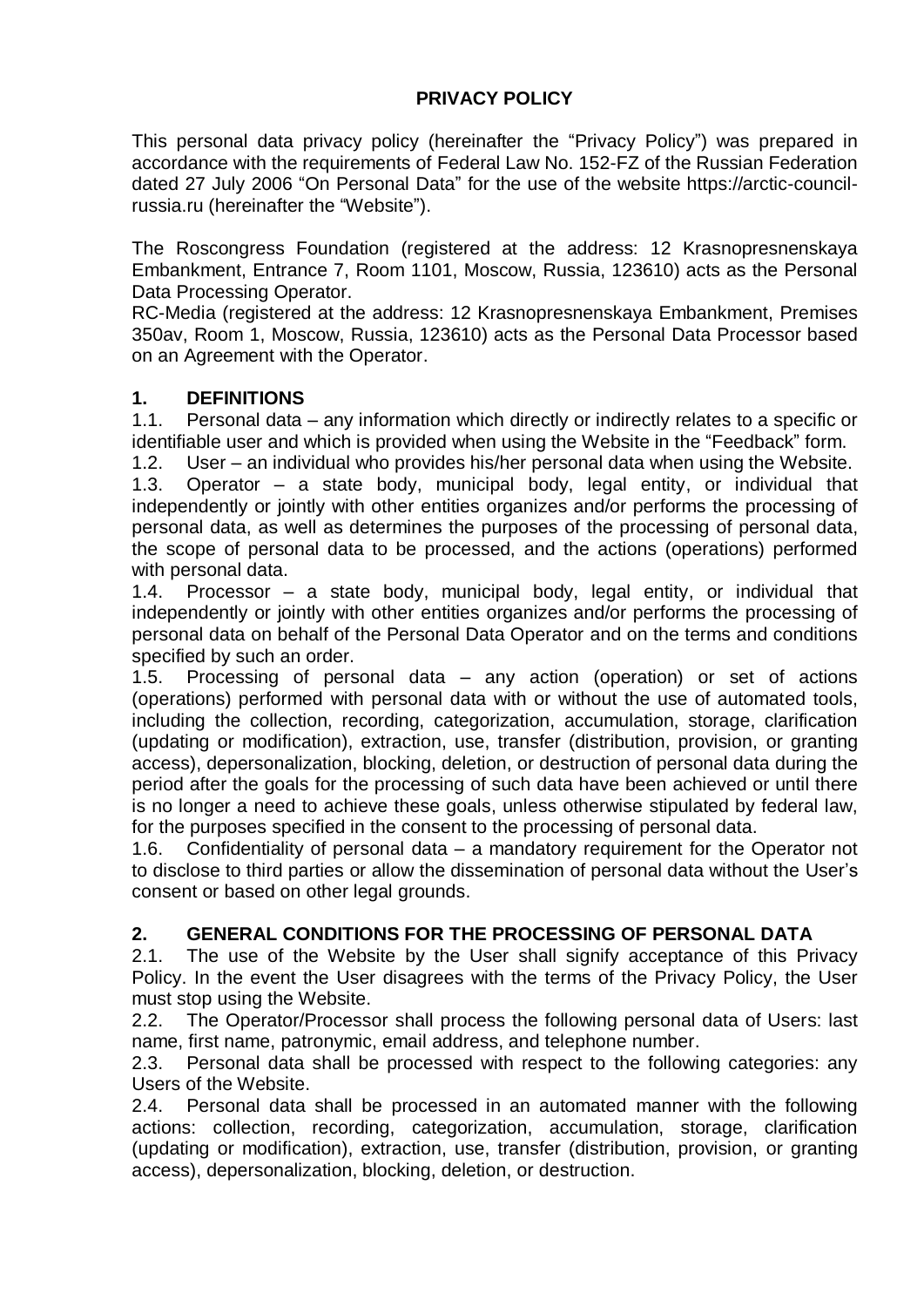2.5. The personal data of Users shall be processed for the following purposes: to provide a response to a User's request.

2.6. Consent to the processing of personal data shall constitute legal grounds for the processing of personal data.

2.7. The personal data of Users shall be processed for the entire period that the Operator needs to achieve the purposes of processing (until 1 September 2023), unless the User withdraws his/her consent prior to this time.

2.8. A User's personal data may be transferred to third parties upon receipt of consent from the User or in another manner prescribed by the laws of the Russian Federation.

### **3. RIGHTS AND OBLIGATIONS OF THE USER**

3.1. Users shall be entitled to receive information about the processing of their personal data from the Operator in accordance with Federal Law No. 152-FZ dated 27 July 2006 "On Personal Data".

3.2. Users shall be entitled to demand that the Operator clarify or correct their personal data that has been processed, block or destroy it the personal data is incomplete, outdated, or inaccurate, and refuse to let the Operator process personal data by sending feedback electronically to info@arctic-council-russia.ru. The Operator/Processor shall cease processing personal data and destroy it within 1 (one) month from the date on which it receives the withdrawal of consent from the User.

3.3. Users shall be entitled to contact the Operator to exercise their rights and protect their legitimate interests.

# **4. RIGHTS AND OBLIGATIONS OF THE PERSONAL DATA OPERATOR**

4.1. The Operator/Processor shall take the necessary measures to fulfil its obligations under the laws of the Russian Federation in matters concerning the processing and protection of personal data.

4.2. The Operator shall consider inquiries and complaints from Users and take all the necessary measures to immediately eliminate any violations of Users' rights, punish the guilty parties, and resolve disputes and conflict situations out of court.

4.3. The Operator/Processor shall block any personal data that has been processed illegally and also cease the processing of personal data in accordance with the laws of the Russian Federation.

4.4. The Operator/Processor shall use the appropriate physical, electronic, and managerial procedures to ensure the safety and security of personal data.

4.5. The Operator shall not control or be responsible for the information of third parties posted on the websites to which Users can follow links available on the Website.

# **5. CONFIDENTIALITY**

5.1. The Operator/Processor shall use the personal data of Users solely for the purposes specified in the consent to the processing of personal data, as well as to ensure that the personal data of Users are stored confidentially, not disclose it without the User's consent, and not sell, exchange, publish, or disclose the User's personal data that has been transmitted using any other means. Personal data may be transferred to third parties if the User's consent is obtained or in another manner stipulated by the laws of the Russian Federation.

### **6. FINAL PROVISIONS**

6.1. The security of personal data processed by the Operator/Processor shall be ensured through the legal, organizational, and technical measures that are necessary to meet the requirements of federal laws concerning the protection of personal data.